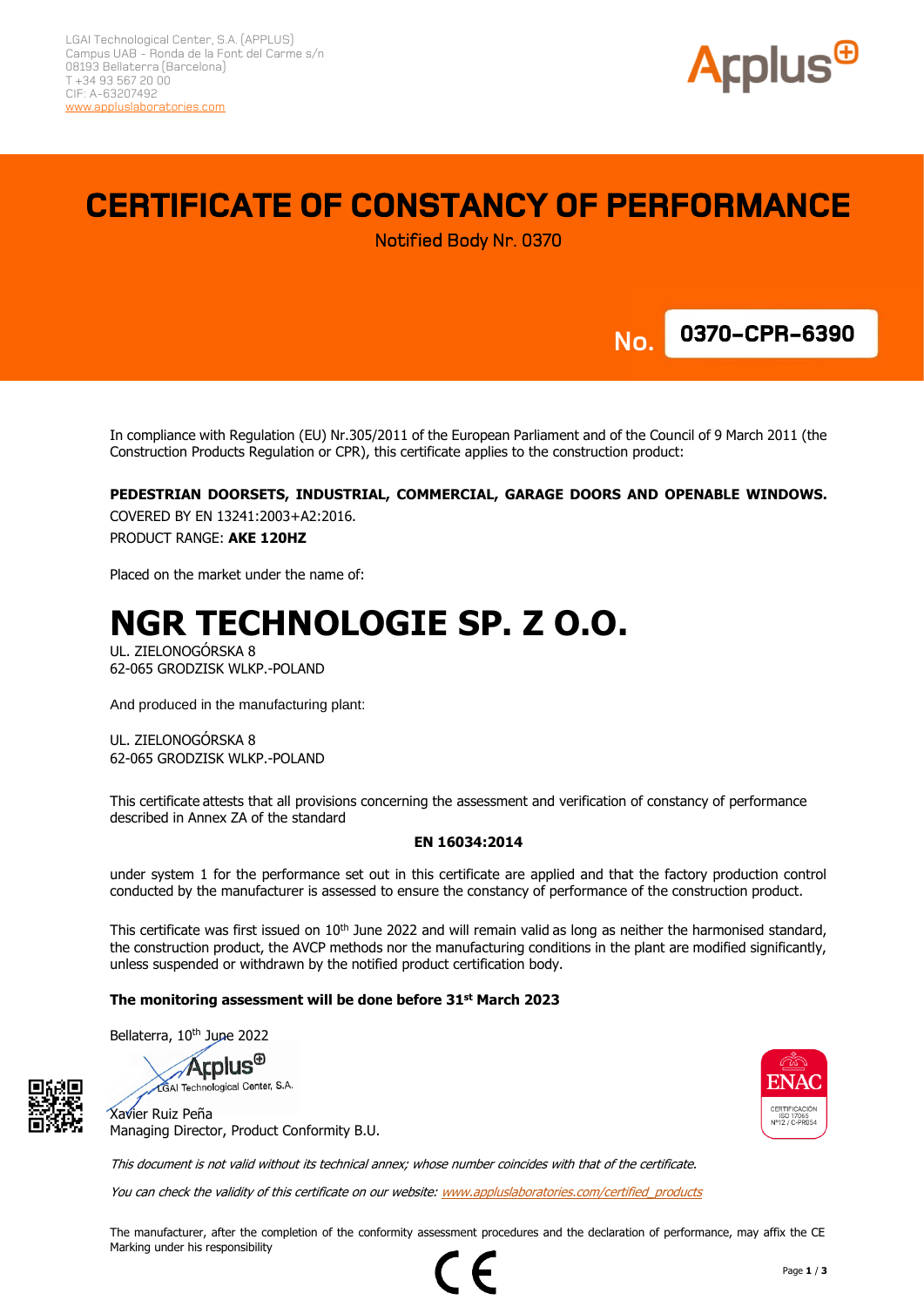

 Technical Annex Ed. 1 10/06/2022

## **0370-CPR-6390**

#### Annex according to **EN 16034:2014**

**PEDESTRIAN DOORSETS, INDUSTRIAL, COMMERCIAL, GARAGE DOORS AND OPENABLE WINDOWS**. PRODUCT STANDARD, PERFORMANCE CHARACTERISTICS. FIRE RESISTING AND/OR SMOKE CONTROL CHARACTERISTICS

### **CERTIFIED PERFORMANCES**

| <b>ESSENTIAL CHARACTERISTICS</b>                                                                                               | <b>CLAUSES IN THIS</b><br><b>EUROPEAN STANDARD</b> | <b>MANDATED LEVEL(S) OR</b><br>CLASS(ES) |
|--------------------------------------------------------------------------------------------------------------------------------|----------------------------------------------------|------------------------------------------|
| Resistance to fire<br>(for fire compartmentation uses)                                                                         | 4.1                                                | E 120                                    |
| Smoke control (only for applications where limitation of<br>smoke spread is required)                                          | 4.2                                                | <b>NPD</b>                               |
| Ability to release                                                                                                             | 4.3                                                | <b>NPD</b>                               |
| Self-closing (only for self-closing fire resistant and/or<br>smoke control doorsets and /or openable windows)                  | 4.4                                                | C                                        |
| Durability of ability to release                                                                                               | 4.5.1                                              | <b>NA</b>                                |
| Durability of self-closing (only for self- closing fire<br>resistant and/or smoke control doorsets and/or<br>openable windows) | 4.5.2.1                                            | <b>NPD</b>                               |
| - against degradation (cycling testing)<br>- against ageing (corrosion)                                                        | 4.5.2.2                                            | <b>NPD</b>                               |

PASS; NPD = No Performance Determined; NA = Not Applicable